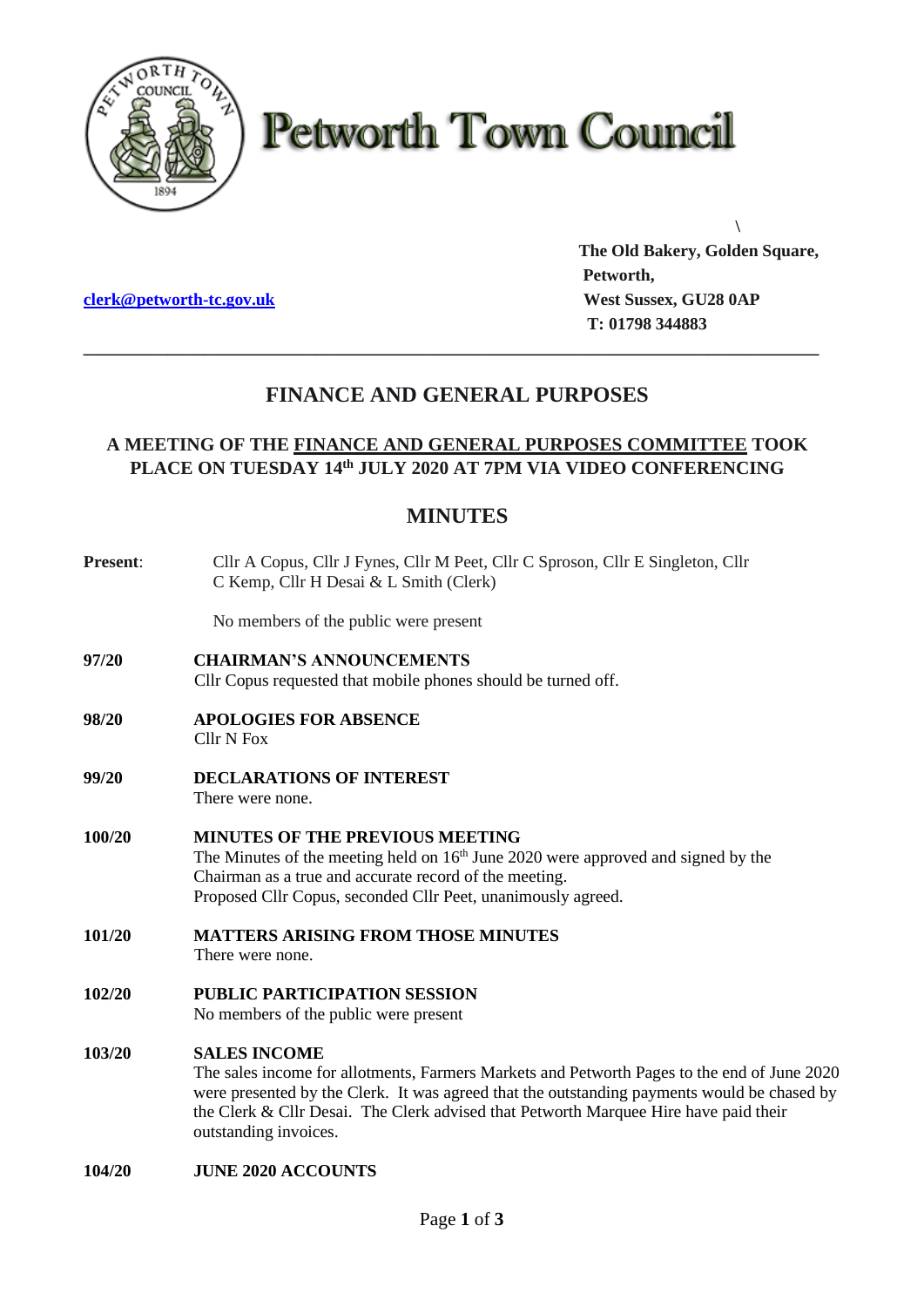Cllr Copus presented the detailed income and expenditure statement and reported that the current run rate was 26.5%. He advised that excluding the Coronavirus income and expenditure, the run rate was 19.2% which is below the budgeted run rate for the time of year.

#### **105/20 FULL YEAR FORECAST**

Cllr Copus reported that the full year forecast will be circulated to the committee with the minutes of the meeting. He advised that the forecast has resulted in a potential lost of  $£2,000$ at the end of the financial year however this could increase to a loss of  $£12,000$  should a recent application for a grant to support the Helpdesk project be unsuccessful.

#### **106/20 BANK RECONCILIATION AS AT END JUNE 2020**

The current account and reserve account bank statements had been reconciled to the accounting system balances and signed by Cllr Copus.

#### **106/20 UPCOMING COSTS**

Under the proposal of Cllr Copus, seconded by Cllr Peet and unanimously approved, it was resolved to purchase the following items & services: Chain link gate at Station Road allotments: £525 (Nick Blunt Fencing) Painting of railings at Rosemary Gardens: £1,250 (K&R Decorators) 6 foot metal trough for Golden Square: £137.95 (McVeigh Parker) X4 grit bins; 2 Parrs Black & Gold and 2 Glasdons Green. Total of £822 20mph traffic consultation: £325 (Wilbar Associates) 1 box of 50 face masks: £12.50 (Petworth Business Association) Cllr Copus asked the Clerk to submit a Section 106 funding application to cover the costs of the works to be undertaken by K&R Decorators at a cost of £1,250.

#### **107/20 INVOICES FOR APPROVAL**

The Clerk presented the invoices requiring payment. Cllr Kemp asked Cllr Desai to check the water metre at Station Road allotments. Cllr Copus proposed that all invoices should be approved, seconded by Cllr Peet with all in agreement.

#### **108/20 GRANT APPLICATIONS**

Under the proposal of Cllr Copus, seconded by Cllr Kemp and with all in agreement, it was resolved to award a £200 grant to the Arun & Chichester Citizens Advice Bureau. The Clerk was asked to contact Petworth Festival to request an updated application form in order for the committee to consider awarding a grant for their 2020 events.

#### **109/20 WEBSITE**

The committee considered Report 02-2020 and under the proposal of Cllr Copus, seconded by Cllr Singleton with all in agreement, it was unanimously resolved to contract Aubergine to redesign the Council's website in order to comply with Website Content Accessibility Guidelines 2.1 AA rating and meet accessibility guidelines as set in the Public Sector Bodies Accessibility regulations. Cllr Copus asked the Clerk to share the report with Full Council in order to provide them with an opportunity to provide feedback on this decision at the meeting on 16th July 2020.

#### **110/20 HELPDESK/COMMUNITY HUB**

Cllr Singleton advised that following discussion with the Helpdesk team, it has been decided that due to the reduction in requests for assistance, the Helpdesk opening hours will reduce from Monday  $20<sup>th</sup>$  July, to  $10am - 2pm$ . Cllr Singleton also advised that there will be no further payments required to cover the Helpdesk team's expenses. Cllr Desai reported that a 5<sup>th</sup> volunteer has been recruited to the Helpdesk team and that Cathy Young will be manning the desk on Thursdays. It was agreed that this would be reviewed on a monthly basis to ensure the Helpdesk is able to meet the needs of local residents over the coming months.

#### **111/20 ACTION LIST**

This was reviewed and updated (see attached schedule)